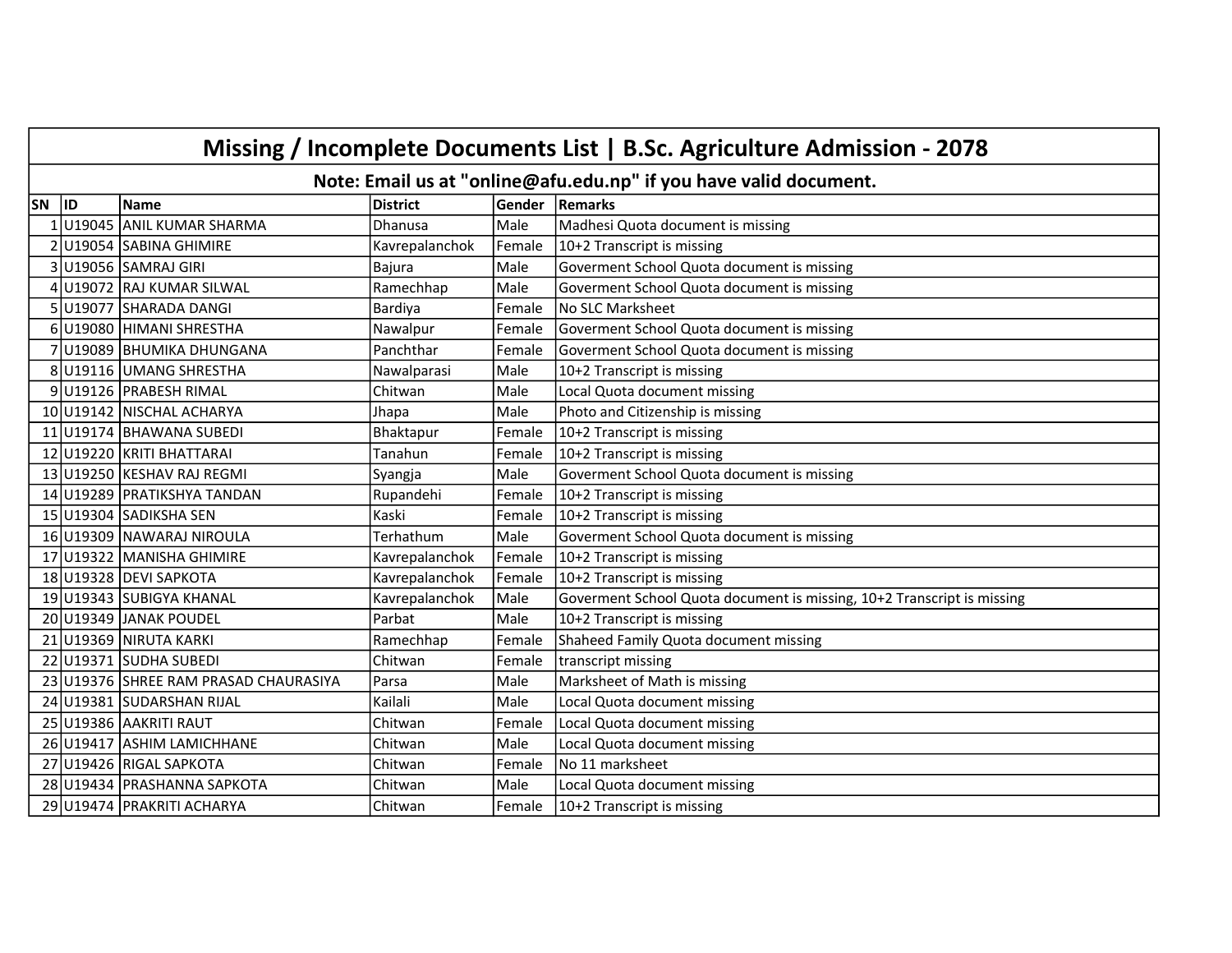|  | 30 U19477 SUSMA BHATTARAI       | Dhading        | Female | 10+2 Transcript is missing                                               |
|--|---------------------------------|----------------|--------|--------------------------------------------------------------------------|
|  | 31 U19484 KUSHMALA SHRESTHA     | Kathmandu      | Female | SLC SLC Marksheet is missing                                             |
|  | 32 U19492 SINDHU SUBEDI         | Jhapa          | Female | SLC SLC Marksheet is missing                                             |
|  | 33 U19493 PRADEEP YADAV         | Kapilvastu     | Male   | Quota document missing                                                   |
|  | 34 U19502 KABITA TIWARI         | Parbat         | Female | Marksheet of Math is missing                                             |
|  | 35 U19508 GOVINDA BALAYAR       | Doti           | Male   | Goverment School Quota document is missing                               |
|  | 36 U19526 LIL KUMARI            | Mahottari      | Female | Marksheet of Math is missing                                             |
|  | 37 U19541 ROSHNI BASEL          | Chitwan        | Female | Local Quota document missing                                             |
|  | 38 U19554 KRISHALA NEPAL        | Chitwan        | Female | Local Quota document missing                                             |
|  | 39 U19566 SUSMITA SAPKOTA       | Chitwan        | Female | Local Quota document missing                                             |
|  | 40 U19615 RENUKA PYAKUREL       | Nuwakot        | Female | Marksheet of Math is missing                                             |
|  | 41 U19645 KRISHALA GURUNG       | Kaski          | Female | 10+2 Transcript is missing                                               |
|  | 42 U19652 PARASMANI DEVKOTA     | Kalikot        | Male   | Dwanda Pidit Quota document missing                                      |
|  | 43 U19664 DIKSHA DAHAL          | Morang         | Female | Marksheet of Math is missing                                             |
|  | 44 U19696 MANOJ GIRI            | Syangja        | Male   | All Document missing                                                     |
|  | 45 U19703 SAMJHANA KARKI        | Sankhuwasabha  | Female | Marksheet of Math is missing                                             |
|  | 46 U19706 DIYA GHIMIRE          | Rupandehi      | Female | Marksheet of Math is missing                                             |
|  | 47 U19707 ANISHA KHATRI         | Sankhuwasabha  | Female | Marksheet of Math is missing                                             |
|  | 48 U19711 RAJENDRA SHARKI       | Achham         | Male   | Marksheet of Math is missing                                             |
|  | 49 U19750 SIMON SHRESTHA        | Gorkha         | Male   | Goverment School Quota document is missing                               |
|  | 50 U19759 AARATI GURUNG         | Gorkha         | Female | Goverment School Quota document is missing                               |
|  | 51 U19769 SACHINA CHAUDHARY     | Dang           | Female | Marksheet of Math is missing                                             |
|  | 52 U19795 SARMILA GC            | Bardiya        | Female | Goverment School Quota document is missing                               |
|  | 53 U19804 SIWANI YADAV          | Mahottari      | Female | Goverment School Quota document is missing                               |
|  | 54 U19825 KARISHMA PUN          | Pyuthan        | Female | Goverment School Quota document is missing, Marksheet of Math is missing |
|  | 55 U19828 CHANDRA THAPA MAGAR   | <b>Baglung</b> | Female | Goverment School Quota document is missing                               |
|  | 56 U19831 SABITRA KANDEL        | Baglung        | Female | No SLC Marksheet                                                         |
|  | 57 U19832 KABITA SUBEDI         | Parbat         | Female | Marksheet of Math is missing                                             |
|  | 58 U19835 BHAGIRATHI THAKUR NAU | Nawalparasi    | Male   | Marksheet of Math is missing                                             |
|  | 59 U19846 JASMIN BACHHAR        | Mahottari      | Female | Marksheet of Math is missing                                             |
|  | 60 U19851 SIJAN KC SUBEDI       | Chitwan        | Male   | Local Quota document missing                                             |
|  | 61 U19854 AMBIKA SUNAR          | Rupandehi      | Female | 10+2 Transcript is missing                                               |
|  | 62 U19859 BIVA KUMARI CHAUDHARY | Siraha         | Female | No marksheet and transcript, Janajati Quota document missing             |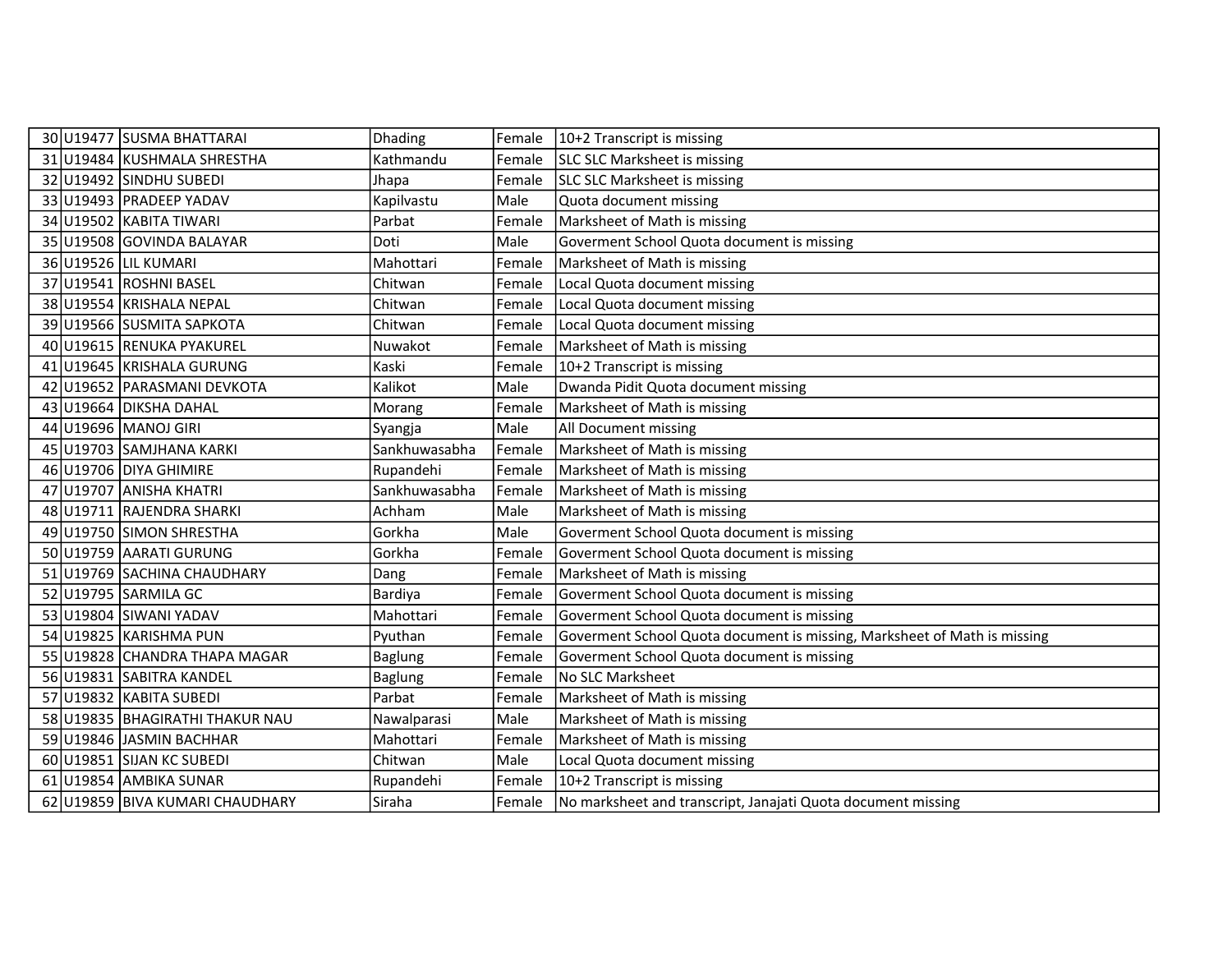|  | 63 U19886 KANCHAN BHATTA        | Lamjung        | Female | Goverment School Quota document is missing                                |
|--|---------------------------------|----------------|--------|---------------------------------------------------------------------------|
|  | 64 U19891 MAHIMA MOKTAN         | Morang         | Female | Marksheet of Math is missing                                              |
|  | 65 U19902 KASHISH JOSHI         | Chitwan        | Female | Local Quota document missing                                              |
|  | 66 U19921 SAROJ ADHIKARI        | Lamjung        | Male   | Goverment School Quota document is missing                                |
|  | 67 U19928 AANCHAL GHIMIRE       | Nawalparasi    | Female | <b>Review Proviencial Quota</b>                                           |
|  | 68 U19936 SNEHA MISHRA          | Saptari        | Female | 10+2 Transcript is missing                                                |
|  | 69 U19946 SURAJ THARU           | Bardiya        | Male   | Goverment School Quota document is missing                                |
|  | 70 U19953 SANJINA GAIRE         | Chitwan        | Female | Goverment School Quota document is missing                                |
|  | 71 U19955 SATYAM SUBEDI         | Kapilvastu     | Male   | Marksheet of Math is missing                                              |
|  | 72 U19959 SUNIL SUBEDI          | Kapilvastu     | Male   | Marksheet of Math is missing                                              |
|  | 73 U19965 SWETA RAY             | Mahottari      | Female | Goverment School Quota document is missing                                |
|  | 74 U19971 MOBINA LAWATI         | Panchthar      | Female | Marksheet of Math is missing                                              |
|  | 75 U19990 MANIMA CHAUDHARY      | Dang           | Female | Marksheet of Math is missing                                              |
|  | 76 U19994 KISHAN KUMAR RAUT     | Dhanusa        | Male   | All Document missing                                                      |
|  | 77 U20017 SADIKSHA DAHAL        | Kavrepalanchok | Female | 10+2 Transcript is missing and Goverment School Quota document is missing |
|  | 78 U20040 PRABIN JAMARKATTEL    | Lamjung        | Male   | Goverment School Quota document is missing                                |
|  | 79 U20045 PUJA CHAUDHARY        | Saptari        | Female | 10+2 Transcript is missing and Goverment School Quota document is missing |
|  | 80 U20056 NIRU SHRESTHA         | Nuwakot        | Female | 10+2 Transcript is missing                                                |
|  | 81 U20097 RITIKA KUMARI MANDAL  | Saptari        | Female | No marksheet                                                              |
|  | 82 U20100 AADITYA KUMAR MAHATO  | Dhanusa        | Male   | Goverment School Quota document is missing                                |
|  | 83 U20105 ANITA BHANDARI        | Mahottari      | Female | Goverment School Quota document is missing                                |
|  | 84 U20151 GAURAV POUDEL         | Kapilvastu     | Male   | Citizenship is missing                                                    |
|  | 85 U20224 RACHANA RAI           | Ilam           | Female | Not verified                                                              |
|  | 86 U20230 AAKRITI BHATTARI      | Parbat         | Female | 10+2 Transcript is missing                                                |
|  | 87 U20235 ABIN TAMANG           | Nuwakot        | Male   | Certificate + photo not valid                                             |
|  | 88 U20256 ROHIT KADARA          | Kanchanpur     | Male   | Dalit Quota document missing                                              |
|  | 89 U20266 BINU NEUPANE          | Dang           | Female | Marksheet of Math is missing                                              |
|  | 90 U20267 SIRJANA THAPA CHHETRI | Lamjung        | Female | Marksheet of Math is missing                                              |
|  | 91 U20271 BHUMIKA ADHIKARI      | Dhankuta       | Female | Citizenship is missing                                                    |
|  | 92 U20288 MELINA PAUDEL         | Parbat         | Female | Marksheet of Math is missing                                              |
|  | 93 U20318 SHAKTI KUMAR RAY      | Sarlahi        | Male   | Goverment School Quota document is missing                                |
|  | 94 U20319 SUMAN NEUPANE         | Parbat         | Male   | Goverment School Quota document is missing                                |
|  | 95 U20325 RUPESH KUMAR YADAY    | Dhanusa        | Male   | Goverment School Quota document is missing                                |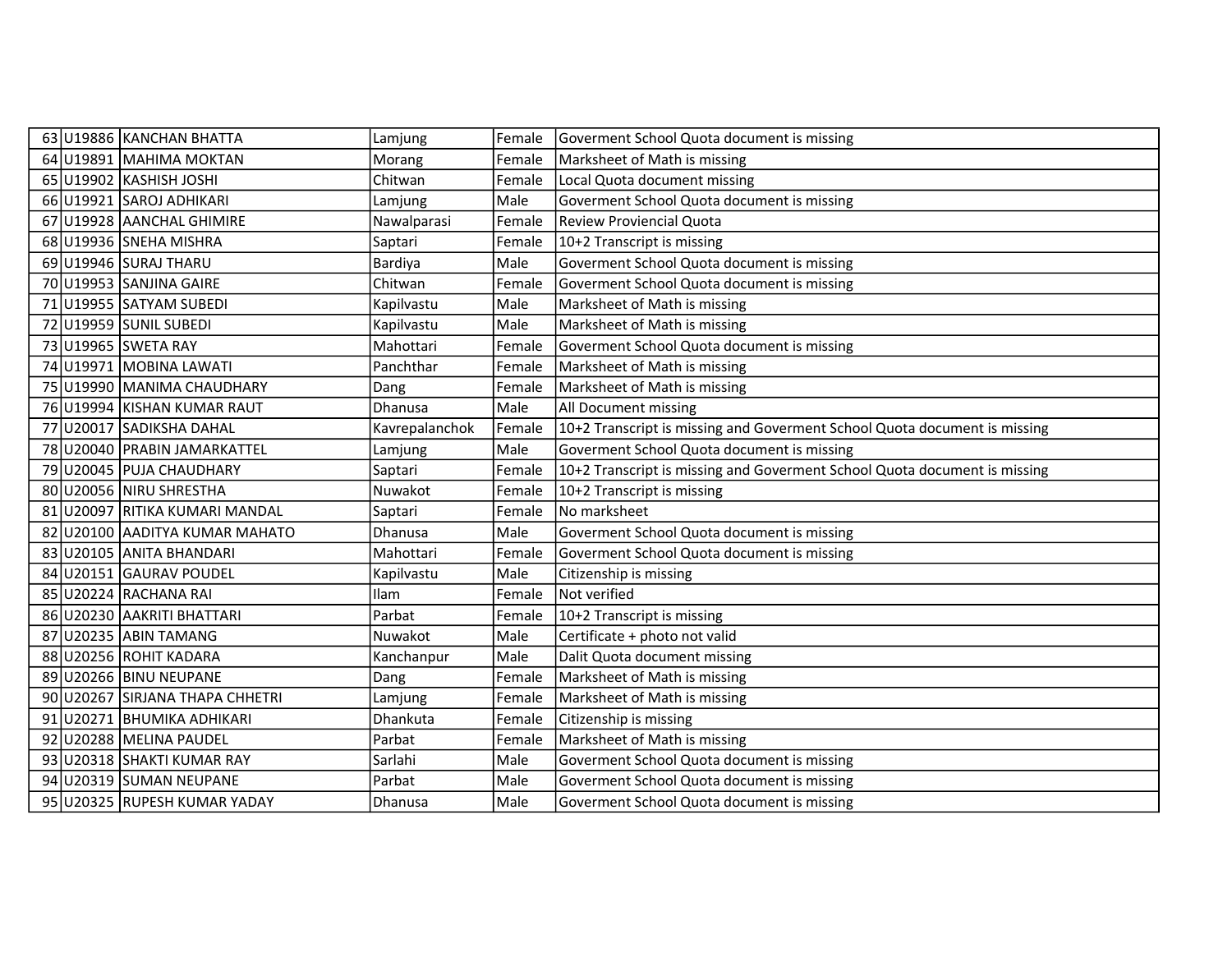|  | 96 U20327 NAGENDRA SAH                | Rautahat      | Male   | Goverment School Quota document is missing |
|--|---------------------------------------|---------------|--------|--------------------------------------------|
|  | 97 U20350 MIRA SHAH                   | Achham        | Female | Marksheet of Math is missing               |
|  | 98 U20366 DINESH CHAUDHARY            | <b>Bara</b>   | Male   | Goverment School Quota document is missing |
|  | 99 U20380 BABITA ACHARYA              | Dang          | Female | Goverment School Quota document is missing |
|  | 100 U20392 DIPEN KHATI BISHWAKARMA    | Dhankuta      | Male   | Goverment School Quota document is missing |
|  | 101 U20404 RABI LAMICHHANE            | Dailekh       | Male   | Dwanda Pidit Quota document missing        |
|  | 102 U20408 SWASTIKA KUMARI GIRI       | <b>Bara</b>   | Female | Goverment School Quota document is missing |
|  | 103 U20412 SANTOSH LEKHAK             | Darchula      | Male   | Marksheet                                  |
|  | 104 U20414 CHITRAREKHA KUMARI YADAV   | Mahottari     | Female | Goverment School Quota document is missing |
|  | 105 U20420 RAJENDRA BUDHA             | Achham        | Male   | Marksheet of Math is missing               |
|  | 106 U20452 SHADANAND YADAV            | Saptari       | Male   | Goverment School Quota document is missing |
|  | 107 U20459 SHREYA SAPKOTA             | Kaski         | Female | No marksheet                               |
|  | 108 U20467 PRATAP NEPALI PARIYAR      | Salyan        | Male   | Goverment School Quota document is missing |
|  | 109 U20483 PRIYA JHA                  | Dhanusa       | Female | No Photo                                   |
|  | 110 U20487 MUKESH KUMAR MUKHIYA       | Saptari       | Male   | Goverment School Quota document is missing |
|  | 111 U20492 SALONI THAPA               | Tanahun       | Female | Janajati Quota document missing            |
|  | 112 U20499 BAIJAYANTI RAWAT           | Jumla         | Female | Goverment School Quota document is missing |
|  | 113 U20502 RAKESH CHAUDHARY           | Saptari       | Male   | Goverment School Quota document is missing |
|  | 114 U20504 DIBYANI AVIDUWAI CHAUDHARY | Saptari       | Female | 10+2 Transcript is missing                 |
|  | 115 U20508 BISHAL KANDEL              | Baglung       | Male   | Goverment School Quota document is missing |
|  | 116 U20513 BHAGIRATHA BHUSAL          | Arghakhanchi  | Female | Goverment School Quota document is missing |
|  | 117 U20528 RUBI KUMARI YADAV          | Siraha        | Female | Marksheet of Math is missing               |
|  | 118 U20531 PAPULAR BHUSAL             | Arghakhanchi  | Male   | All Document missing                       |
|  | 119 U20535 SRIJANA KUMARI BOHARA      | Dadeldhura    | Female | Goverment School Quota document is missing |
|  | 120 U20540 SHRISTI PANTHI             | Arghakhanchi  | Female | No marksheet and transcript                |
|  | 121 U20586 SHIVA PRASAD DHUNGANA      | Kaski         | Male   | Marksheet of Math is missing               |
|  | 122 U20601 SHOVA KUMARI THARU         | Rupandehi     | Female | Janajati Quota document missing            |
|  | 123 U20614 AJITA MAHAT                | Sankhuwasabha | Female | No marksheet and transcript                |
|  | 124 U20627 RAM KRISHNA MAHATO         | Dhanusa       | Male   | Madhesi Quota document is missing          |
|  | 125 U20640 JUAN BARAL                 | Nawalparasi   | Male   | No Staff                                   |
|  | 126 U20641 ANAMIKA TAMANG             | Morang        | Female | Janajati Quota document missing            |
|  | 127 U20646 ROHAN CHAMLAGAIN           | Morang        | Male   | Goverment School Quota document is missing |
|  | 128 U20656 CHIRANJEEVI PUN MAGAR      | Rolpa         | Male   | Goverment School Quota document is missing |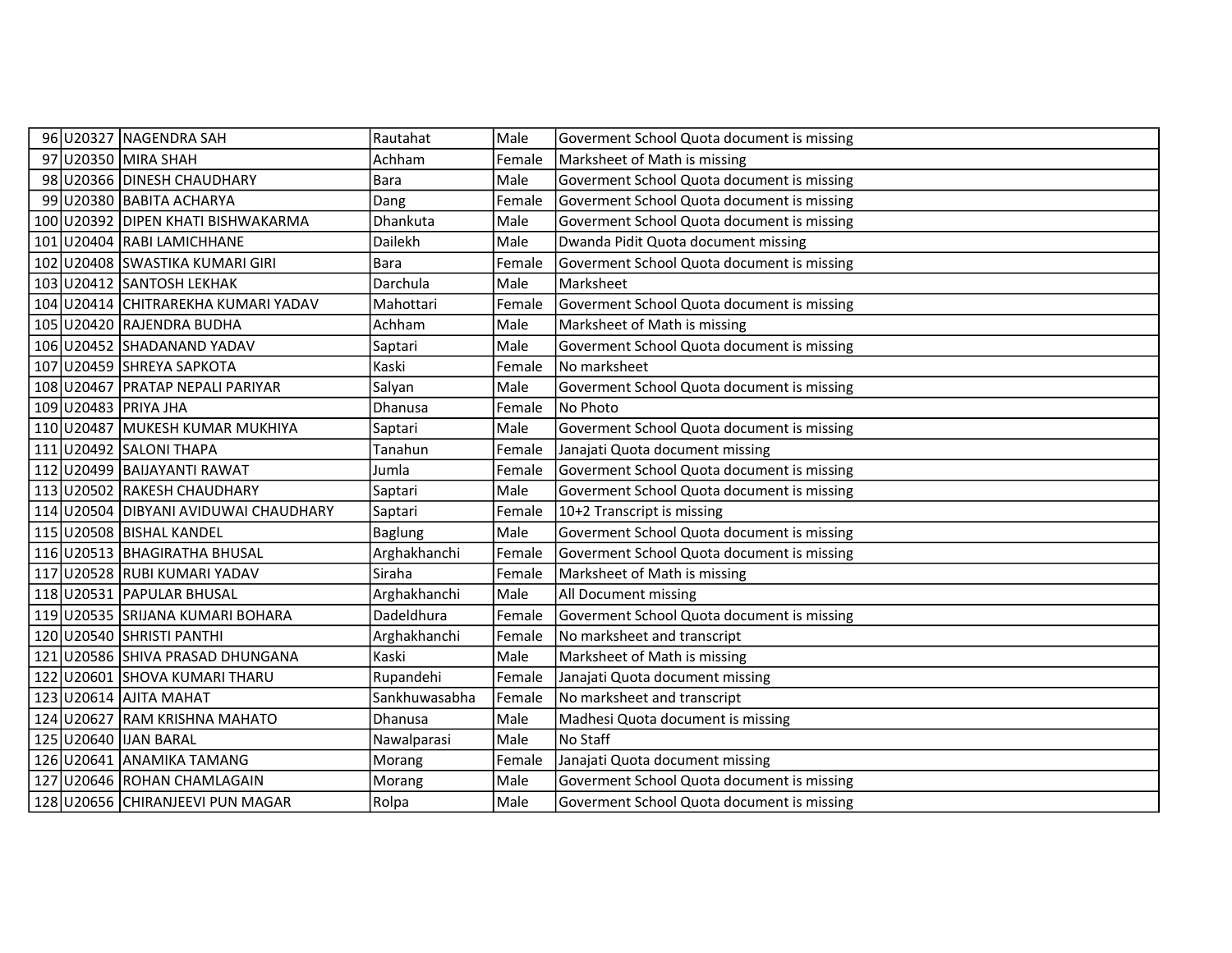|  | 129 U20657 BISHAL RAKHAL MAGAR    | Bara           | Male   | Goverment School Quota document is missing                                |
|--|-----------------------------------|----------------|--------|---------------------------------------------------------------------------|
|  | 130 U20693 SANDESH NEUPANE        | Kanchanpur     | Male   | Goverment School Quota document is missing                                |
|  | 131 U20710 RONISHA BARDEWA        | Morang         | Female | 10+2 Transcript is missing                                                |
|  | 132 U20711 SHYAM KUMAR SHRESTHA   | Dhading        | Male   | Janajati Quota document missing                                           |
|  | 133 U20725 ANJALI SHRESTHA        | Gorkha         | Female | 10+2 Transcript is missing                                                |
|  | 134 U20727 SADIKSHYA KUIKEL       | Chitwan        | Female | All Document missing                                                      |
|  | 135 U20728 RUPSHI SHRESTHA        | Tanahun        | Female | NO 11 marksheet                                                           |
|  | 136 U20737 ANISHA GURUNG          | Chitwan        | Female | Local Quota document missing                                              |
|  | 137 U20740 DARSHANA BASNET        | <b>Baglung</b> | Female | No verification                                                           |
|  | 138 U20741 KUSHMA PURI            | Chitwan        | Female | Local Quota document missing                                              |
|  | 139 U20742 SURESH ADHIKARI        | Chitwan        | Male   | Goverment School Quota document is missing                                |
|  | 140 U20746 UTSARGA DHAKAL         | Chitwan        | Male   | Local Quota document missing                                              |
|  | 141 U20754 KRITI BISTA            | Morang         | Female | No 11 marksheet                                                           |
|  | 142 U20765 ROHAN LAMICHHANE       | Gorkha         | Male   | Goverment School Quota document is missing                                |
|  | 143 U20772 KRIPESH THAPA          | Chitwan        | Male   | No 11 marksheet                                                           |
|  | 144 U20778 BABINDRA BAL           | Sindhuli       | Male   | Marksheet of Math is missing                                              |
|  | 145 U20780 BANDANA SHARMA         | Chitwan        | Female | Local Quota document missing                                              |
|  | 146 U20781 PRAKIRTI BASTAKOTI     | Chitwan        | Female | Local Quota document missing                                              |
|  | 147 U20786 SAMIKSHYA ADHIKARI     | Chitwan        | Female | Local Quota document missing                                              |
|  | 148 U20790 KRITI KHAREL           | Chitwan        | Female | Local Quota document missing                                              |
|  | 149 U20793 PRANJAL RANABHAT       | Chitwan        | Male   | Local Quota document missing                                              |
|  | 150 U20803 YASODA KUMARI ADHIKARI | Udayapur       | Female | Goverment School Quota document is missing                                |
|  | 151 U20809 AMIT KUMAR YADAV       | Siraha         | Male   | Goverment School Quota document is missing                                |
|  | 152 U20814 BASANT KUMAR YADAV     | Siraha         | Male   | Goverment School Quota document is missing                                |
|  | 153 U20818 ANISH BILASH PANTA     | Chitwan        | Male   | Local Quota document missing                                              |
|  | 154 U20843 SHOVA PAUDEL           | Bardiya        | Female | Goverment School Quota document is missing                                |
|  | 155 U20844 KRIYASHA POUDEL        | Chitwan        | Female | Goverment School Quota document is missing                                |
|  | 156 U20846 MAMTA KUMARI SAH       | Sunsari        | Female | Marksheet of Math is missing                                              |
|  | 157 U20854 KRITIKA THAPA          | Morang         | Female | 10+2 Transcript is missing and Goverment School Quota document is missing |
|  | 158 U20855 ARCHANA GAIRE          | Chitwan        | Female | Local Quota document missing                                              |
|  | 159 U20863 BIBISHA SHARMA         | Chitwan        | Female | Local Quota document missing                                              |
|  | 160 U20869 OMKAR CHAUDHARY        | Kailali        | Male   | Goverment School Quota document is missing                                |
|  | 161 U20873 GAGAN KHATRI           | Jumla          | Male   | Goverment School Quota document is missing                                |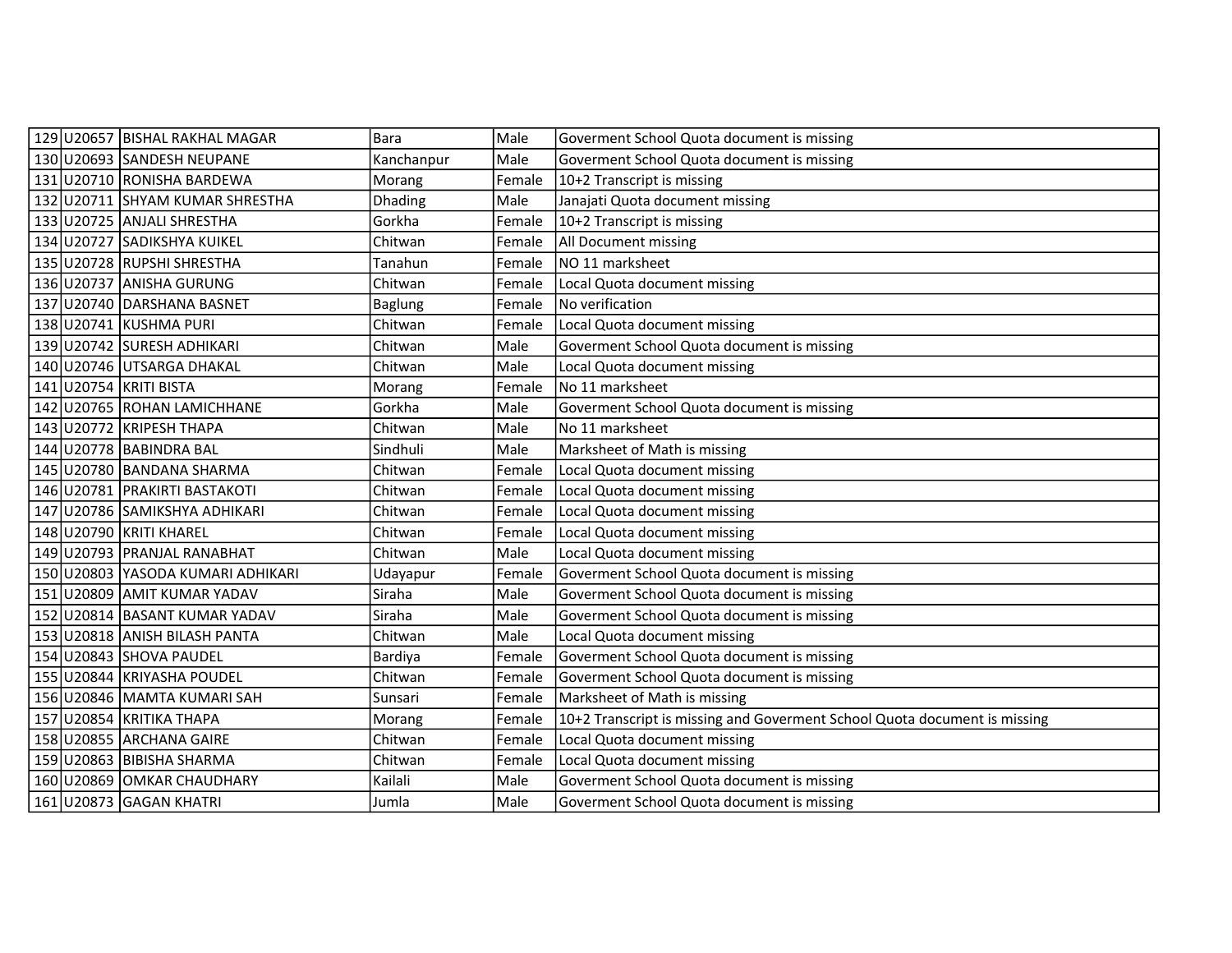|  | 162 U20878 JAYA KRISHNA KHATRI | Jumla          | Male   | Goverment School Quota document is missing                                  |
|--|--------------------------------|----------------|--------|-----------------------------------------------------------------------------|
|  | 163 U20887 SALAJ CHAUDHARY     | Siraha         | Male   | Photo missing                                                               |
|  | 164 U20889 ELINA DHITAL        | Chitwan        | Female | Goverment School Quota document is missing and Local Quota document missing |
|  | 165 U20893 PRASHINA PAUDEL     | Tanahun        | Female | No verification                                                             |
|  | 166 U20896 DIYA ADHIKARI       | Chitwan        | Female | Local Quota document missing                                                |
|  | 167 U20899 KRIPA DAHAL         | Chitwan        | Female | Local Quota document missing                                                |
|  | 168 U20912 SABINA SAPKOTA      | Chitwan        | Female | Local Quota document missing                                                |
|  | 169 U20914 ASHMA BHANDARI      | Chitwan        | Female | Local Quota document missing                                                |
|  | 170 U20915 ARCHANA SAPKOTA     | Chitwan        | Female | Local Quota document missing                                                |
|  | 171 U20919 DIKSHYA PAUDEL      | Tanahun        | Female | Local Quota document missing                                                |
|  | 172 U20921 JAYA KANDEL         | Chitwan        | Female | Local Quota document missing                                                |
|  | 173 U20923 BIBEK CHAUDHARY     | Chitwan        | Male   | Janajati Quota document missing                                             |
|  | 174 U20927 ANMOL CHAND         | Salyan         | Male   | Citizenship is missing                                                      |
|  | 175 U20931 SAKRIYA POUDEL      | Chitwan        | Female | No 11 marksheet                                                             |
|  | 176 U20932 DIPAK KANDEL        | <b>Baglung</b> | Male   | Goverment School Quota document is missing                                  |
|  | 177 U20936 NIRJU CHHETRI       | Chitwan        | Female | Marksheet of Math is missing                                                |
|  | 178 U20944 BINITA TIMILSINA    | Nawalpur       | Female | Goverment School Quota document is missing                                  |
|  | 179 U20947 SARITA BHAT         | Chitwan        | Female | Local Quota document missing                                                |
|  | 180 U20952 SMRITI ACHARYA      | Chitwan        | Female | Marksheet of Math is missing                                                |
|  | 181 U20955 AMISHA GURUNG       | Chitwan        | Female | Local Quota document missing                                                |
|  | 182 U20957 RITU ARYAL          | Chitwan        | Female | Local Quota document missing                                                |
|  | 183 U20959 SUSHMITA KALIRAJ    | Gulmi          | Female | Dalit Quota document missing                                                |
|  | 184 U20960 AARYA POUDEL        | Chitwan        | Female | Local Quota document missing                                                |
|  | 185 U20964 ARATI CHAUDHARY     | Kanchanpur     | Female | Marksheet of Math is missing                                                |
|  | 186 U20965 SRIJANA TIMALSENA   | Chitwan        | Female | Local Quota document missing                                                |
|  | 187 U20968 SUMITA POUDEL       | Chitwan        | Female | Local Quota document missing                                                |
|  | 188 U20990 DIPESH KUMAR JHA    | Siraha         | Male   | 10+2 Transcript is missing                                                  |
|  | 189 U21005 BIBASH KC           | Jumla          | Male   | Goverment School Quota document is missing                                  |
|  | 190 U21018 ANJALI SYANGTAN     | Makwanpur      | Female | Janajati Quota document missing                                             |
|  | 191 U21037 SOBAN BOHORA        | Humla          | Male   | Goverment School Quota document is missing, SLC transcript missing          |
|  | 192 U21046 SWIKRITI DHITAL     | Chitwan        | Female | Local Quota document missing                                                |
|  | 193 U21051 BHUMI PUN MAGAR     | Pyuthan        | Female | All Document missing                                                        |
|  | 194 U21053 BASHUDEV UPADHYAYA  | Jumla          | Male   | Goverment School Quota document is missing                                  |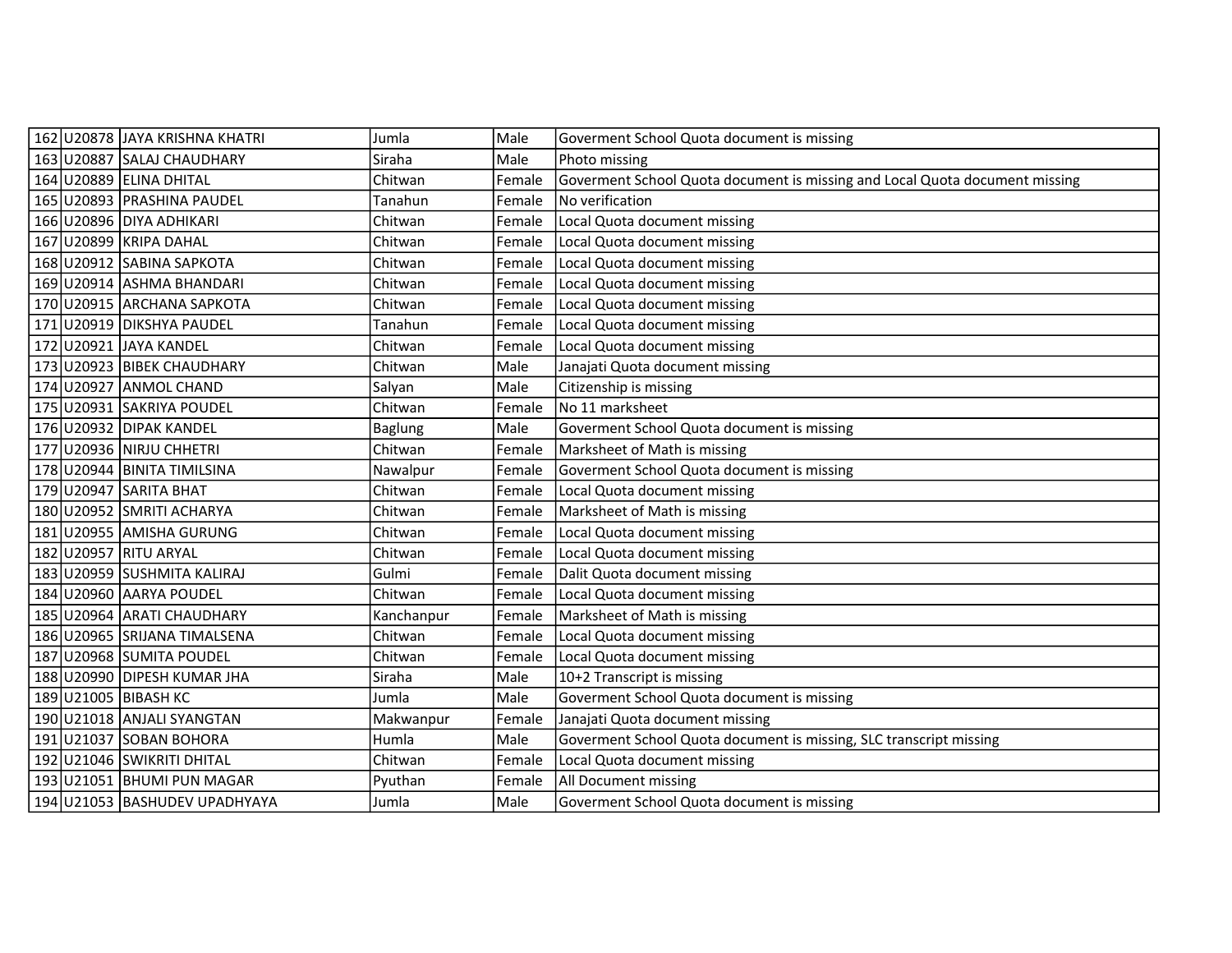|  | 195 U21056 ANISH KHANAL           | Chitwan        | Male   | No marsksheet of SLC                                                        |
|--|-----------------------------------|----------------|--------|-----------------------------------------------------------------------------|
|  | 196 U21082 SUSAN DAWADI           | Chitwan        | Male   | Local Quota document missing                                                |
|  | 197 U21091 SADIKSHA ADHIKARI      | Chitwan        | Female | Local Quota document missing                                                |
|  | 198 U21122 BABITA BHUSAL          | Parbat         | Female | Marksheet no clear                                                          |
|  | 199 U21123 ANUPAMA RANABHAT       | Chitwan        | Female | Goverment School Quota document is missing                                  |
|  | 200 U21126 NIRMALA PARAJULI       | Morang         | Female | Goverment School Quota document is missing, transcript missing              |
|  | 201 U21130 SARBAGYA POUDEL        | Chitwan        | Female | Goverment School Quota document is missing                                  |
|  | 202 U21143 PAWAN CHAPAGAEE        | Syangja        | Male   | SLC Marksheet is missing                                                    |
|  | 203 U21151 SAROJ SAPKOTA          | Kavrepalanchok | Male   | SLC Marksheet is missing & No Photo                                         |
|  | 204 U21158 CHHEMRAJ SAWAD         | Achham         | Male   | Goverment School Quota document is missing                                  |
|  | 205 U21163 SIDDHA RAJ BHATT       | Kanchanpur     | Male   | <b>Transcript missing</b>                                                   |
|  | 206 U21183 PRAPTI MOKTAN          | Bara           | Female | SLC 3rd division                                                            |
|  | 207 U21189 AAYUSHMA NEUPANE       | Tanahun        | Female | Transcript not clear                                                        |
|  | 208 U21190 SUSHMA YADAV           | Sunsari        | Female | No Ap grade                                                                 |
|  | 209 U21193 RAKSHA TIWARI          | Bardiya        | Female | <b>Transcript missing</b>                                                   |
|  | 210 U21201 SANTOSH JOSHI          | Doti           | Male   | Goverment School Quota document is missing                                  |
|  | 211 U21209 PRAKRITI SHRESTHA      | Baglung        | Female | Goverment School Quota document is missing                                  |
|  | 212 U21219 SANDHYA DAWADI         | Chitwan        | Female | Local Quota document missing                                                |
|  | 213 U21222 ANANTA ADHIKARI        | Chitwan        | Male   | Goverment School Quota document is missing and Marksheet of Math is missing |
|  | 214 U21230 SURAKSHYA PHUYAL       | Kathmandu      | Female | Goverment School Quota document is missing                                  |
|  | 215 U21237 DIKSHA BISURAL         | <b>Dhading</b> | Female | Marksheet of Math is missing                                                |
|  | 216 U21238 ALIJA SHARMA           | Nawalparasi    | Male   | Goverment School Quota document is missing                                  |
|  | 217 U21245 BIPUL THAPALIYA        | Dhading        | Male   | Marksheet of Math is missing                                                |
|  | 218 U21251 JYOTI KUMARI YADAV     | Saptari        | Female | Goverment School Quota document is missing                                  |
|  | 219 U21252 AAYUSHA SHRESTHA       | Bardiya        | Female | Transcript not clear                                                        |
|  | 220 U21255 JITENDRA PAJIYAR       | Dhanusa        | Male   | Goverment School Quota document is missing                                  |
|  | 221 U21259 LOKENDRA MAN K.C.      | Kapilvastu     | Male   | Goverment School Quota document is missing                                  |
|  | 222 U21260 SIDDHI VINAYAK PAUDEL  | Bardiya        | Male   | Transcript not clear                                                        |
|  | 223 U21267 AVHISHEKH GURUNG       | Banke          | Male   | Trsnscript not clear                                                        |
|  | 224 U21279 KRISHNA THAKUR         | Mahottari      | Male   | Not verified                                                                |
|  | 225 U21281 SHRABAN KUMAR SHRESTHA | Ramechhap      | Male   | Goverment School Quota document is missing                                  |
|  | 226 U21297 SIDDARTH CHAUDHARY     | <b>Sarlahi</b> | Male   | Goverment School Quota document is missing                                  |
|  | 227 U21300 MOHAN KULUNG           | Sankhuwasabha  | Male   | Goverment School Quota document is missing                                  |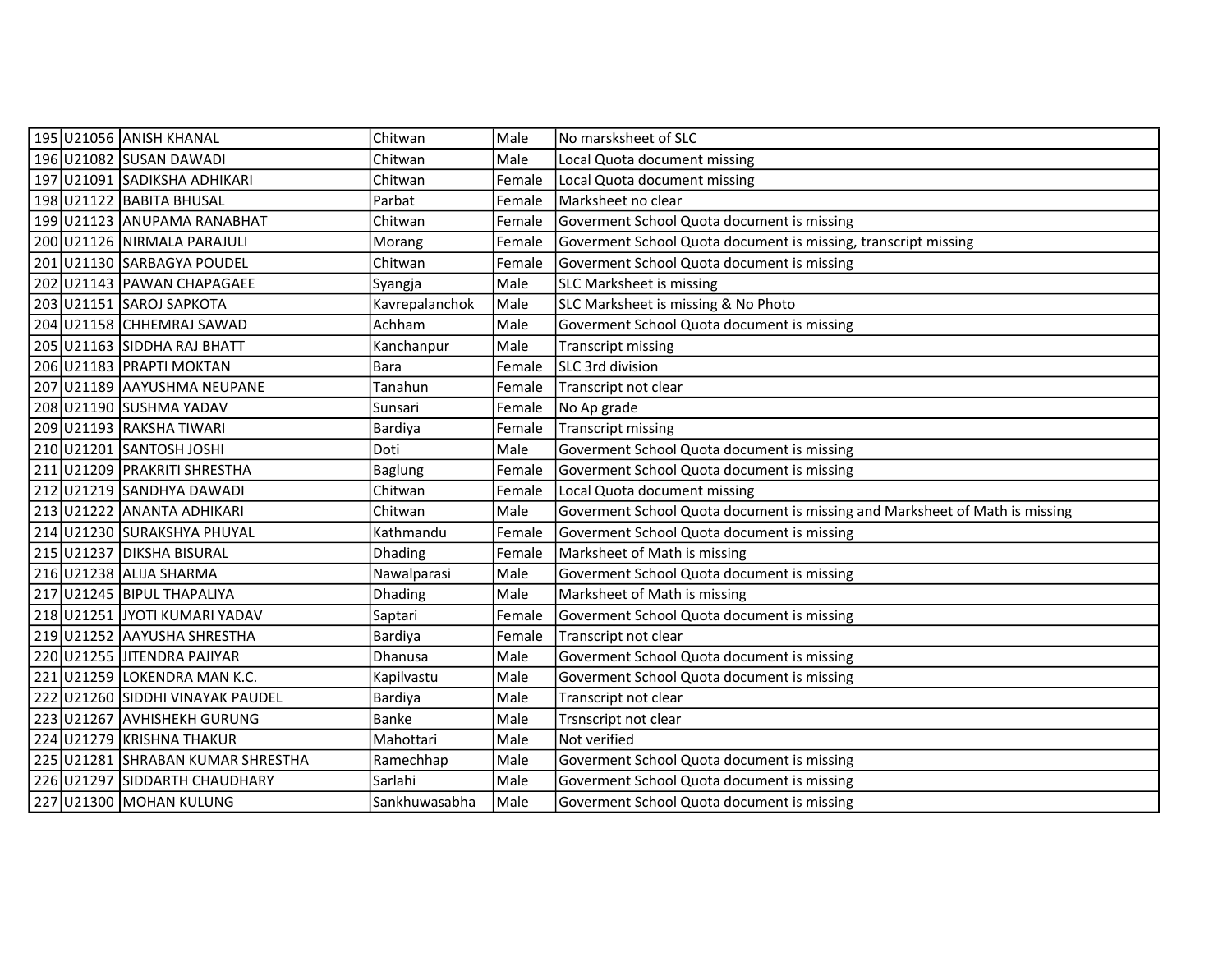|  | 228 U21303 BIPANA RAI            | Panchthar      | Female | Goverment School Quota document is missing                               |
|--|----------------------------------|----------------|--------|--------------------------------------------------------------------------|
|  | 229 U21306 SAJAN YADAV           | Saptari        | Male   | Marksheet not available                                                  |
|  | 230 U21320 LALIJAN THAKULLA      | Achham         | Male   | Marksheet of Math is missing, Goverment School Quota document is missing |
|  | 231 U21335 REKHA KUMARI SAH      | Mahottari      | Female | Local Quota document missing                                             |
|  | 232 U21337 ROHIT YADAV           | Dhanusa        | Male   | No SLC marksheet                                                         |
|  | 233 U21339 SULOCHANA KUMARI SAH  | Mahottari      | Female | Marksheet of Math is missing                                             |
|  | 234 U21343 SAGAR ADHIKARI        | Sarlahi        | Male   | No SLC marksheet                                                         |
|  | 235 U21353 SUMITRA KUMARI YADAV  | Banke          | Female | Goverment School Quota document is missing                               |
|  | 236 U21354 PRAVIN DEVKOTA        | Dang           | Male   | Goverment School Quota document is missing                               |
|  | 237 U21361 DARSHAN NEUPANE       | Ilam           | Male   | Goverment School Quota document is missing, 10+2 Transcript is missing   |
|  | 238 U21367 AAYOUSHA YONGHANG     | Panchthar      | Female | No SLC marksheet                                                         |
|  | 239 U21389 SUMINA BASNET         | Tanahun        | Female | Goverment School Quota document is missing                               |
|  | 240 U21403 POOJA WOSTI           | Rasuwa         | Female | All Documents unavailable                                                |
|  | 241 U21418 PRABIN BHATTARAI      | Morang         | Male   | No SLC marksheet                                                         |
|  | 242 U21430 ANUPRIYA PODDAR       | Sunsari        | Female | Goverment School Quota document is missin grade in Ap                    |
|  | 243 U21445 USHA GHIMIRE          | Lalitpur       | Female | <b>Transcript missing</b>                                                |
|  | 244 U21457 BIBEK KHANAL          | Kapilvastu     | Male   | Goverment School Quota document is missing                               |
|  | 245 U21471 RIPU KUMAR THAKUR     | <b>Dhanusa</b> | Male   | Madhesi Quota document is missing                                        |
|  | 246 U21475 ANUP SAPKOTA          | Lalitpur       | Male   | E in Math                                                                |
|  | 247 U21479 RANJIV KUMAR YADAV    | Siraha         | Male   | Goverment School Quota document is missing                               |
|  | 248 U21486 BRAMAH DEV YADAV      | Siraha         | Male   | No marksheet                                                             |
|  | 249 U21491 BIGYA BHANDARI        | Nawalparasi    | Female | 10+2 Transcript is missing                                               |
|  | 250 U21502 MADAN NEPALI          | Dailekh        | Male   | Goverment School Quota document is missing                               |
|  | 251 U21504 RIDAYA THARU          | Udayapur       | Male   | 10+2 Transcript is missing                                               |
|  | 252 U21517 BIGYA LAXMI ROKAYA    | Mugu           | Female | Goverment School Quota document is missing                               |
|  | 253 U21518 RISHAV RAI BHATTTARAI | Morang         | Male   | Goverment School Quota document is missing                               |
|  | 254 U21527 PRAPTIKA THAPA MAGAR  | Bardiya        | Female | 10+2 Transcript is missing                                               |
|  | 255 U21528 LUCKY SHAHI           | Dolpa          | Male   | No citizenshup and No marksheet                                          |
|  | 256 U21532 SUJATA ADHIKARI       | Syangja        | Female | Goverment School Quota document is missing                               |
|  | 257 U21546 SUSHILA DAWADI        | Chitwan        | Female | No chtizenship and No marksheet                                          |
|  | 258 U21549 HIMAL KC              | Pyuthan        | Male   | Goverment School Quota document is missing                               |
|  | 259 U21551 KARNAKHAR BHATTRAI    | Kalikot        | Male   | Goverment School Quota document is missing                               |
|  | 260 U21555 KHADAK ROKAYA         | Surkhet        | Male   | 11 and 12 marsheet missing                                               |